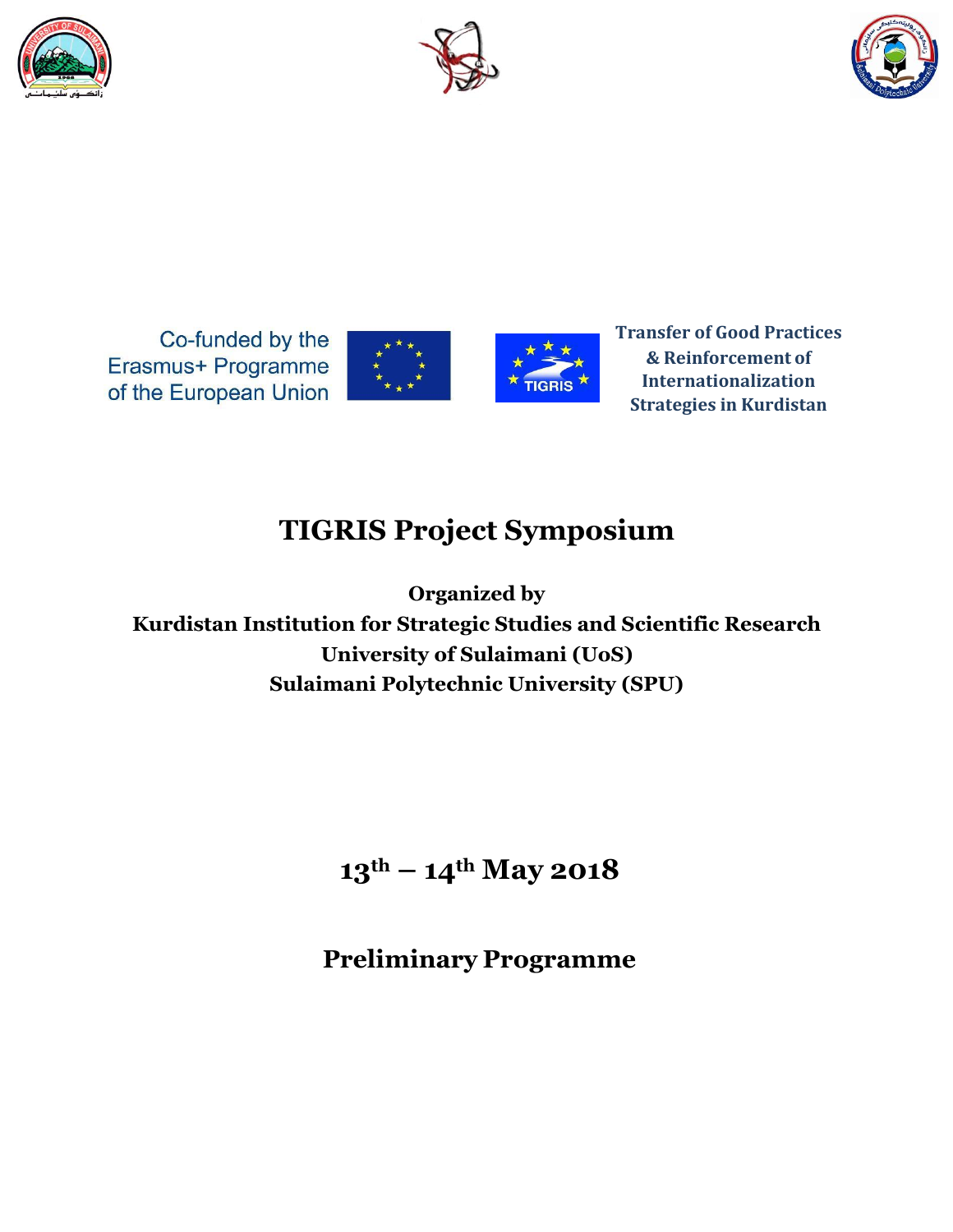





## **Sunday 13th May 2018**

| <b>Time</b> | <b>Activity</b>                             | <b>Venue</b>         |
|-------------|---------------------------------------------|----------------------|
| 14:30       | Arrival to Sulaimani and hotel check-in     | <b>Titanic hotel</b> |
| 15:00-16:30 | Presentations (15 minutes max) by each      | <b>UoS</b>           |
|             | TIGRIS local partner institution on project |                      |
|             | progress and exploitation                   |                      |
| 16:30-16:45 | Coffee break                                | <b>UoS</b>           |
| 16:45-18:00 | Continuing the presentation by each         | <b>UoS</b>           |
|             | TIGRIS local partner institution on project |                      |
|             | progress                                    |                      |
| 18:00-19:00 | Dinner (hosted by UoS)                      | UoS                  |

## **Monday 14th May 2018**

| <b>Time</b> | <b>Activity</b>                            | <b>Venue</b>         |
|-------------|--------------------------------------------|----------------------|
| 09:00-10:00 | Review of bi-annual reports and activities | <b>SPU</b>           |
| 10:00-11:30 | Round table meeting & discussion           | <b>SPU</b>           |
| 11:30-11:45 | Coffee break                               | <b>SPU</b>           |
| 11:45-12:30 | Concluding remarks                         | <b>SPU</b>           |
| 12:30-13:30 | Lunch (hosted by SPU)                      | <b>Titanic Hotel</b> |
| 13:30       | Travel back to home university             |                      |